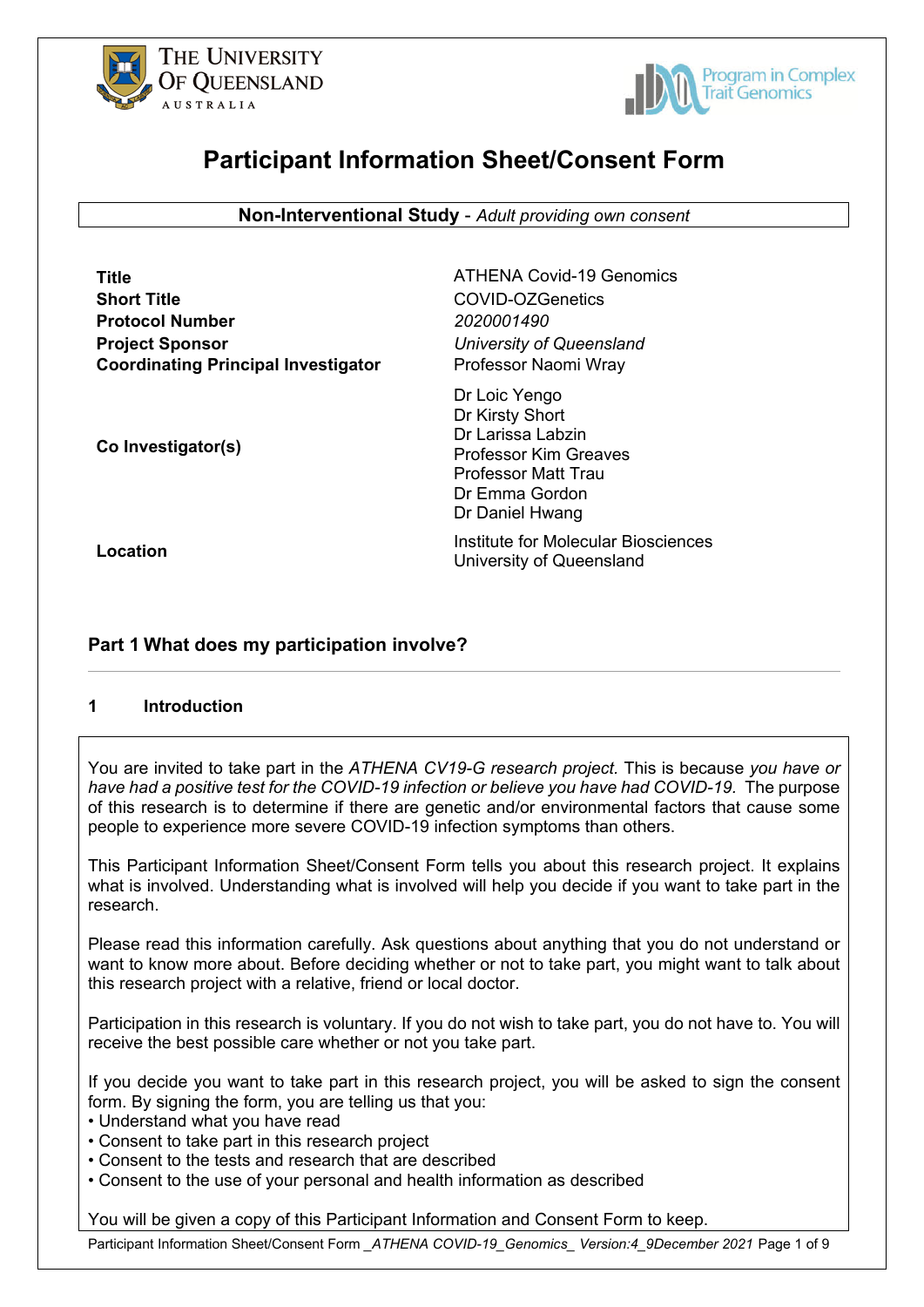# **2 What is the purpose of this research?**

COVID-19 is part of the Coronavirus family that causes respiratory infections. The virus was first reported in December 2019 and as of March 2020 the World Health Organisation classified COVID-19 as a global pandemic. Transmission primarily occurs through droplets of saliva, or discharge from the nose when an infected individual coughs or sneezes. The severity of symptoms can range from no symptoms to severe symptoms requiring hospitalisation.

The purpose of this research is to determine if there is a genetic and/or environmental link in why some people experience severe symptoms and others have mild symptoms of COVID-19 infection. This information may lead to new testing methods, and/or treatments that could benefit future generations.

# **3 What does participation in this research involve?**

You will be asked to consent agreeing to complete two questionnaires, provide blood samples and to grant access to your clinical data in relation to your symptoms, treatment, and recovery of COVID-19 infection.

#### • **Consent**

If you agree to participate you will be asked to sign the consent form prior to any data and blood collection.

#### **Questionnaires**

**COVID-19 Symptom Questionnaire** You will be asked a series of questions about the symptoms and their severity of your COVID-19 infection. We will also ask you about why you were tested or not tested and the treatment you received. You will receive a unique research participant number and a link via email to complete the questionnaire online. This will take approximately 10 minutes to complete. Should you wish to complete a paper copy, we can provide this to you, or a member of the research team can administer this over the phone. You will be asked to complete this questionnaire immediately after consenting (baseline) and a follow up symptom questionnaire at 3months, 6months and 12months.

#### **Lifestyle and Environmental Risk Factors Questionnaire**

You will be asked questions about your ancestry, family, occupation, residential history, diet, physical activity, lifestyle behaviours e.g. smoking, alcohol and exposure to chemicals and pesticides.

There are some questions regarding use of prescription and illicit drug as well as medical history information including questions pertaining to sexually transmitted diseases (STDs). Some questions are only relevant to some people, for example questions relating to menstruation and pregnancy.

You will receive a unique research participant number and a link via email to complete the questionnaire online. This will take approximately 40 minutes to complete, and you will only need to complete this once. If you are unable to complete questionnaires online, the research team will offer you to complete a paper copy or by telephone interview. You are not obliged to answer any questions that make you feel uncomfortable or questions you would prefer not to answer. You can skip over them.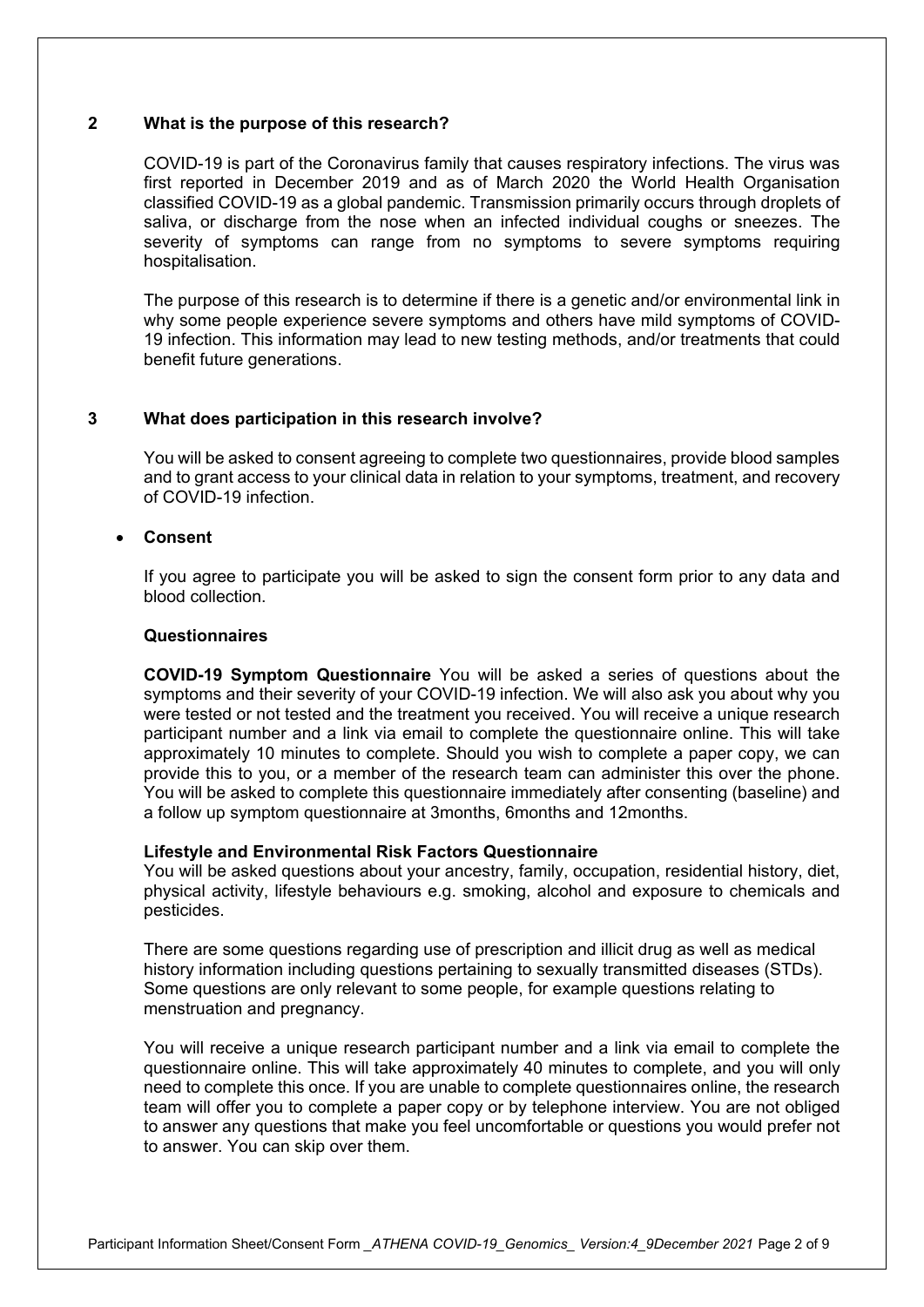# • **Olfactory (Smell) Test**

You will be invited to undertake a smell test to evaluate odour detection, identification and perceived intensity of a particular smell. You will receive a rapid smell test card that has a QR code and instructions at baseline and again at 12 months. After scaning the QR code you will be taken to an online survey and follow the instructions to complete the test. This will only take approximate 5minutes to complete. In brief, the smell test card comprises three patches, only one of which contains an odorant. Participants will lift one patch at a time and smell it for all three patches and then answer three questions in the online survey, which are: i) which one has the smell, ii) identify the smell from 4 given options, and iii) rate the perceived intensity of the smell. The answers will be recorded in our secured database. If you do not have a mobile phone we can offer you a paper copy to complete.

# • **Biological Sample**

We will ask you to donate a sample of blood (30mL) after consenting and at follow up at 3months, 6months and 12months as this aspect of the study involves the genetic analysis of samples donated by participants. DNA will be obtained from the blood sample you provide and used to look for regions on the genome which could be involved in how the body responds to a CV19 infection. Other parts of your blood sample such as plasma and serum will also be collected and stored for use in biomarker studies.

Blood samples collected from you will be used to generate genetic information, this may include sequencing your genome. This information will be screened to look for variations; firstly, between people who all have had a COVID-19 diagnosis and their range of symptoms and secondly compare differences between people that may contribute to the differences in severity of COVID-19 symptoms.

We know that research progresses much faster if other researchers can also study your data. Other researchers may obtain access to and use your de-identified health information, genetic information and biological samples for COVID-19 and other health research. Researchers not at UQ who may want to use your data or samples have to apply to the Principal Investigators of this project. Your data can only be obtained and used by researchers who have their study approved by a Human Research Ethics Committee. Any researchers who wish to use your data must also agree to protect your privacy.

As part of this project, we may share your genetic information collected from your samples with international consortiums also researching the COVID-19 virus. Only your genetic information, NOT your identifying information will be sent.

If you do not wish to provide a blood sample, you will be offered the option to provide a saliva sample as an alternative. Although we can obtain DNA from your saliva sample the quality and quantity of DNA from blood is much higher. We also collect plasma and serum from your blood sample which can be used to study and detect circulating biomarkers that are found to be associated with a COVID-19 infection or symptoms you may have experienced as part of your COVID-19 infection.

You will be provided with a biological sample collection kit (specific for the type of sample you are willing to donate), along with instructions on how to collect and handle your sample. This will be sent to your nominated address. Blood samples you donate can be collected at a phlebotomy centre of choice (e.g. QML Pathology, SNP). Saliva samples can be collected by you in your own home. Return your biological sample using the prepaid lab mailer kit provided, to Institute for Molecular Biosciences, UQ via Australia Post.

We do recommend that you discuss your participation in this project with your family and GP before consenting.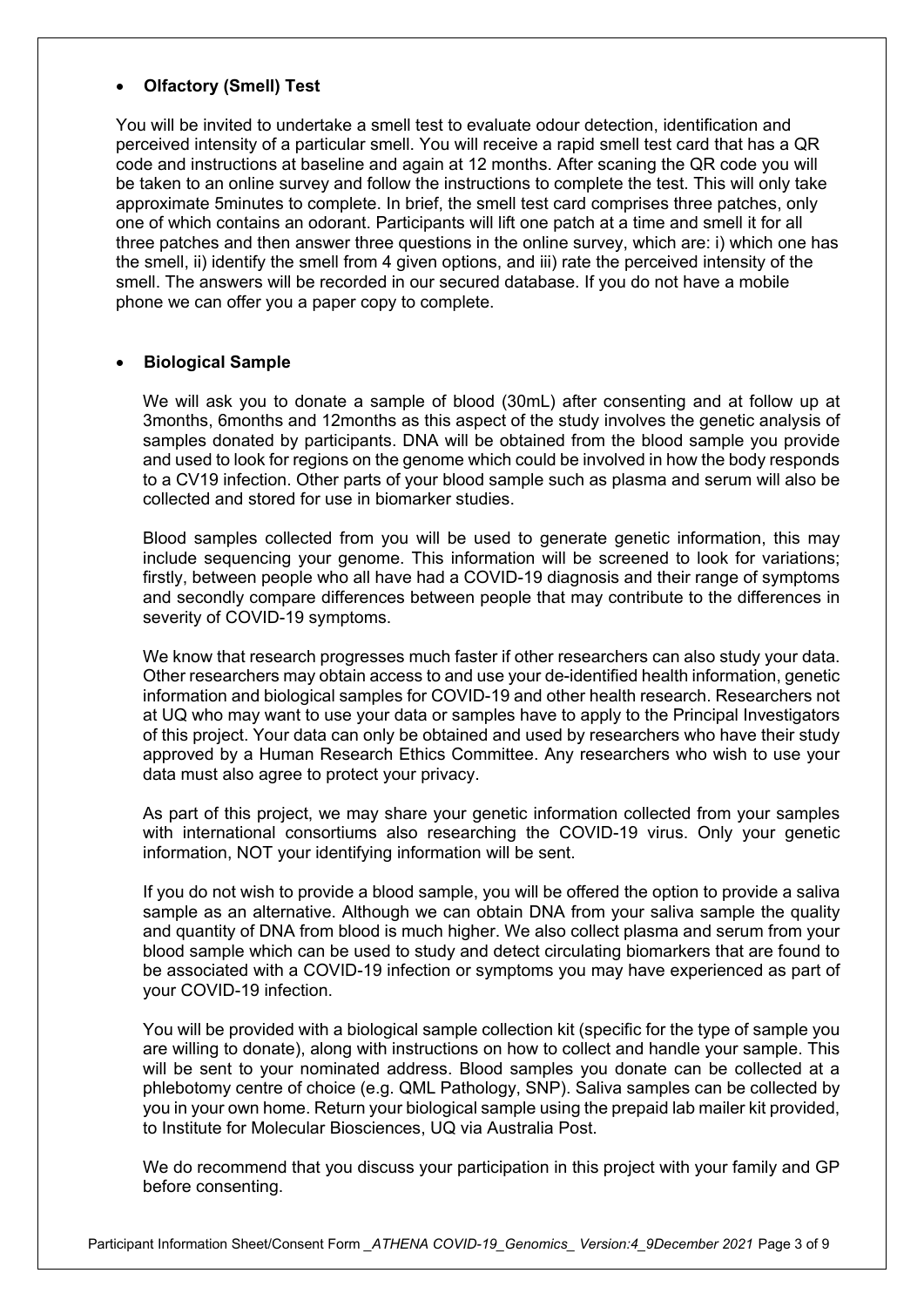# • **Access to medical records**

We would like to obtain information about your treatment, hospitalisation and recovery from your medical records with your consent.

Your medical information will be linked via a unique research code to your biological sample and self-report questionnaire data. Your name, DOB and contact details will be stored separately to your biological sample and questionnaire data. Only the lead investigators and authorised research staff will have access to individual identity information and only where it is required.

# 4 **Additional costs & reimbursement**

There are no costs associated with participating in this research project. On completion of the baseline questionnaires and once we have received your blood sample you will be sent an \$80 gift card to your nominated address for reimbursement of your time, travel, parking and other expenses that you may have incurred as a result of participating.

On receipt of the follow up questionnaires and blood samples you will receive a gift card for \$40 for reimbursement of costs associated with participating in the follow up time points.

#### **5 What do I have to do?**

There are no restrictions in lifestyle, dietary or types of treatment you receive throughout the study. If you are involved in another research study, we ask you to advise the research coordinator.

# **6 Do I have to take part in this research project?**

Participation in any study is voluntary. If you do not wish to take part, you **do not** have to. If you decide to take part and later change your mind, you are free to withdraw from the study at any stage without consequences.

Your decision whether to take part or not to take part, or to take part and then withdraw, will not affect your routine treatment, your relationship with those treating you or your relationship with The University of Queensland.

# **7 What are the possible benefits of taking part?**

There will be no clear benefit to you from your participation in this research. However, we hope that the results generated from this work may benefit society by the discovery of information on how genetics play a part in COVID-19 infection, improve clinical diagnostics, treatments, and care.

The University of Queensland, Queensland Health or another company may benefit financially from the outcomes of research projects that have used your health information in approved research projects.

# **8 What are the possible risks and disadvantages of taking part?**

There are risks and discomforts associated with every research project. They deserve careful thought and consideration.

Participant Information Sheet/Consent Form *\_ATHENA COVID-19\_Genomics\_ Version:4\_9December 2021* Page 4 of 9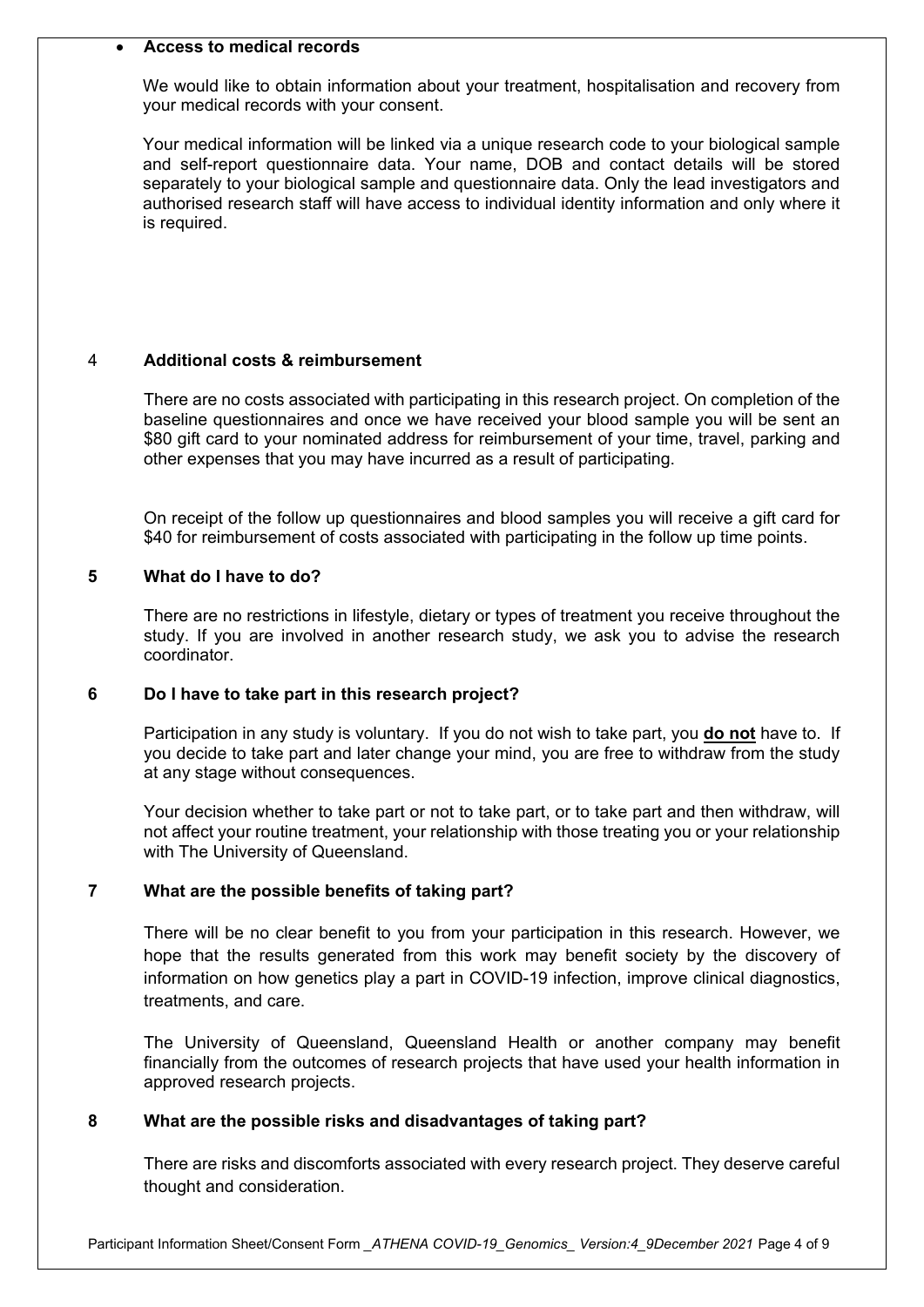- Having a blood sample taken may cause you some discomfort or bruising. Sometimes, the blood vessel may swell, or blood may clot in the blood vessel, or the spot from which tissue is taken could become inflamed. Rarely, there could be a minor infection or bleeding. If this happens, it can be easily treated.
- Discomfort: The online questionnaires will ask personal questions that you may find sensitive, or make you feel uncomfortable depending on your personal experience. The questions are all optional and at any time you may skip a question or stop immediately. You are under no obligation to answer every question.
- Breach of confidentiality: This may occur as a result of many different people being involved in the collection of data for this study. Individuals not directly part of this study may see your collected data, particularly if some parts of your participation have coincided

with another research project or clinical appointment.

- Genetic Information:
	- $\circ$  Someone could trace the coded information in a scientific database back to you and your participation in this study. Even without your name or other identifiers, your genetic information is unique to you (like a fingerprint). We think the risk of this happening is very low.

Generating genetic information using the DNA obtained from your sample raises some important issues. Standard practice for genomic research is not to return research findings to participants. As a research team and as part of our analysis of your data we may report information relating to the primary aims of this project back to your General Practitioner if they are proven to be valid and of health significance to you.

Results that could be of significance to you will need to be repeated and verified. This will involve having a new biological sample taken and having it tested in an accredited clinical testing laboratory. This is standard practice for research participants receiving information about their genome. Before the research findings are validated, you will be counseled about the possible issues that might arise and the risks involved for you and potentially your family. This is especially important for individuals who are found to have a genetic mutation that is associated with an increased risk of developing a disease such as cancer or heart disease. If you agree to providing a new sample for the purpose of clinical genetic testing, this will be performed as part of the clinical care being provided by your General Practitioner.

 $\circ$  Participation in this genetic study may have an impact on your access to health, disability, or life insurance if information about your participation, or information collected through your participation becomes part of your medical record. Insurance companies may consider participation in this genetic study "high-risk" believing that is implies there is a family history of a genetic condition. If you are self-employed, or if you apply for a position in which the employer screens employees for health or life insurance purposes, you may have problems with access to health or life insurance. It is also possible you may be refused employment or be terminated from your current employment if the employer's insurance carrier believes you are a high risk for certain genetic disorders.This could happen if you choose to discuss your participation with your doctor. This would place the information in your medical records, an area to which insurance companies routinely have access.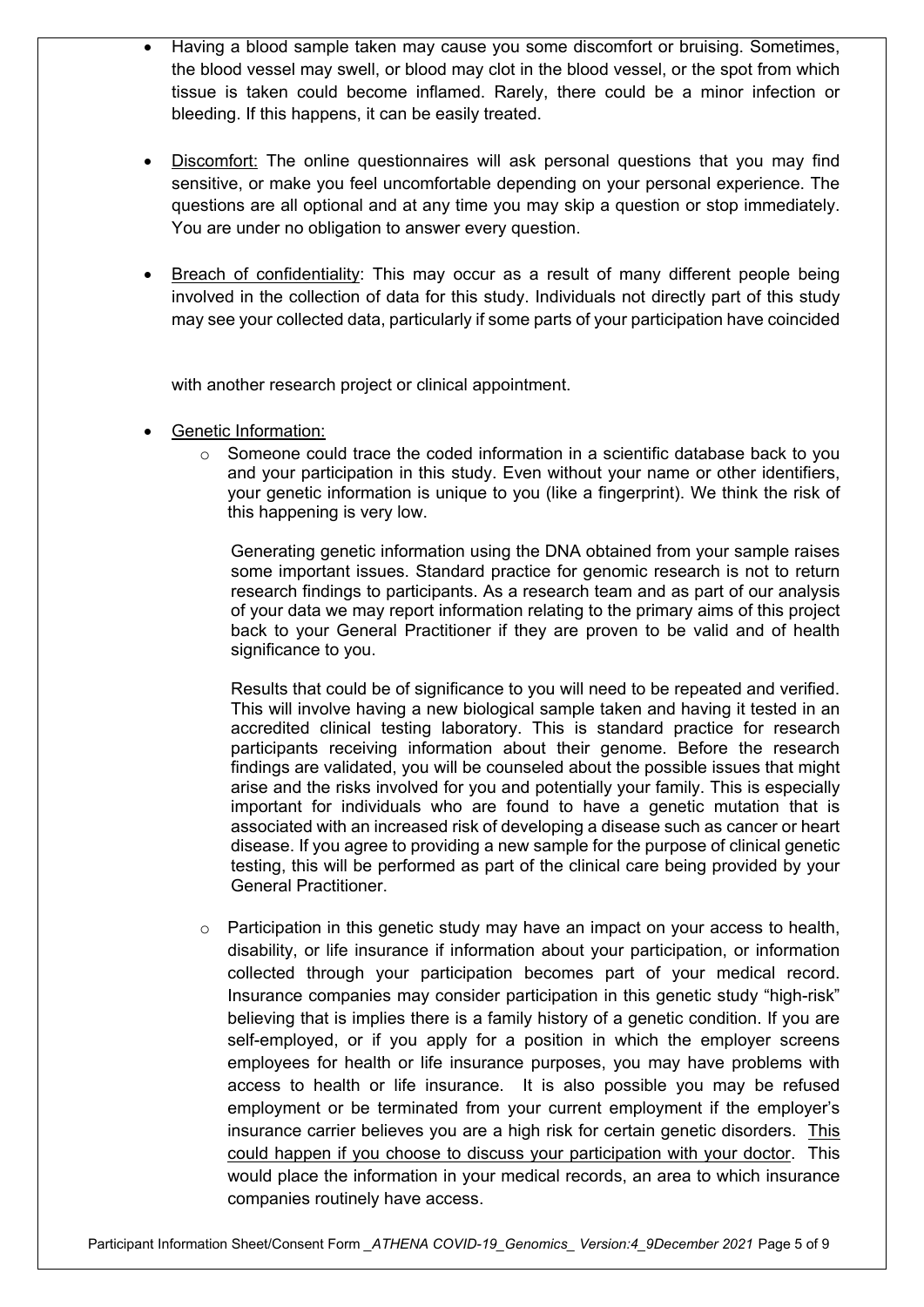$\circ$  Participants in this or any related studies cannot claim ownership rights to any medical or scientific product that results from research with their samples. Research results about you as an individual will not be available to you, your GP nor will it be recorded in your health records.

# **9 What will happen to my blood samples?**

You will be asked to provide additional consent for the collection of your blood during this research project. Collection of these samples is a main part of the project as the analysis of these samples is what forms the basis of the research.

The blood sample will be sent to The Institute for Molecular Bioscience at The University of Queensland for the purpose of generating genomic information.

The blood samples will be assigned a unique research code and the laboratory team who process your sample **do not** have access to any confidential information provided in questionnaires or medical information. Similarly, individuals of the research team who may be involved in your recruitment **do not** have access to your genetic information. The separation of information helps to maintain your confidentiality and privacy. The samples will be re-identifiable only by the Principal Investigator or authorised member of the laboratory research team

Samples of your blood for the purpose of this research project will be processed and stored at UQ. The University of Queensland will not knowingly transfer your samples to anyone who has expressed intent to sell the samples.

We are seeking your consent to store your sample for future use in research projects that are an extension of this research project. Alternatively, we may use your sample for future research that may or may not be related to the original research project.

We know that research progresses faster if other researchers can also access your de identified data and samples. With the continuous advancement of technology and scientific knowledge and with your consent your sample could you be useful in future unknown research.

You have the option to consent how your sample will be used. Your participation is voluntary and the length of your involvement in this study is at your discretion.

# **10 What if I withdraw from this research project?**

If you decide to withdraw from this research project, you can withdraw from the study at any time. Your decision to participate or not will not affect your current or future relationship with The University of Queensland nor current or future relationship with your health care professional.

If you wish to withdraw your consent during the research project, no additional personal information from you will be collected. Although, information already collected will be retained to ensure that the results of the study can be measured properly and to comply with law. You should be aware that data collected and used in analyses up to the time you withdraw will form part of the research project results.

# **Part 2 How is the research project being conducted?**

# **11 What will happen to information about me?**

Participant Information Sheet/Consent Form *\_ATHENA COVID-19\_Genomics\_ Version:4\_9December 2021* Page 6 of 9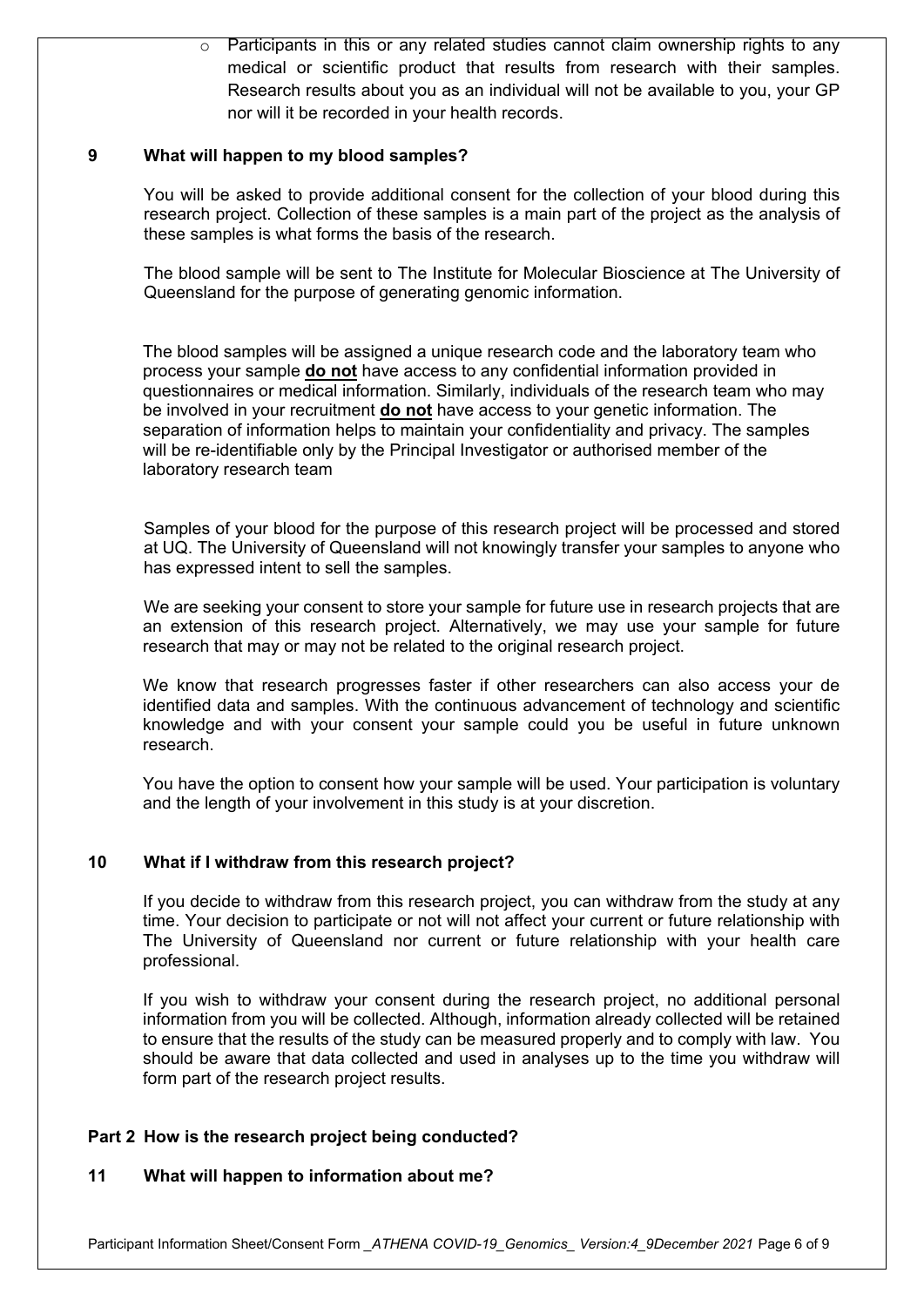The University of Queensland and research staff are bound to undertake research in accordance with the Australian Privacy Principles (2014), the Australian Code of the Responsible Conduct of Research and NHMRC National Guidelines for the Ethical Conduct of Human Research (2007) updated 2018.

By signing the consent form, you consent to relevant research staff collecting and using personal information about you for the research project. The information will always be disclosed to them in a de-identified form, that is without your: name, initials, date of birth, address or contact details being attached to it. Any information obtained in connection with this research project that can identify you will remain confidential.

Your de-identified personal health information, questionnaire responses and biological samples may be given to authorised researchers for HREC approved projects. Your data may be inspected by relevant research oversight authorities for verifying research procedures and data. All personal information is stored on secure servers behind the UQ security firewall.

Your information will only be used for the purpose of this research project and it will only be disclosed with your permission, except as required by law.

It is anticipated that the results of this research project will be published and/or presented in a variety of forums. In any publication and/or presentation, information will be provided in such a way that you cannot be identified, except with your permission.

# **12 Who is organising and funding the research?**

This research project is being conducted by Professor Naomi Wray and is being funded by NHMRC program grant.

You will not benefit financially from your involvement in this research project. In addition, if knowledge acquired through this research leads to discoveries that are of commercial value to UQ, there will be no financial benefit to you or your family from these discoveries.

#### **13 Who has reviewed the research project?**

All research in Australia involving humans is reviewed by an independent group of people called a Human Research Ethics Committee (HREC). The ethical aspects of this research project have been approved by the HREC of UQ.

This project will be carried out according to the National Statement on Ethical Conduct in Human Research (2007) updated 2018. This statement has been developed to protect the interests of people who agree to participate in human research studies.

#### **14 Further information and who to contact**

The person you may need to contact will depend on the nature of your query. If you want further information concerning this project or if you have any medical problems which may be related to your involvement in the project, you can contact:

| Name      | Ms Aniali Henders    |
|-----------|----------------------|
| Position  | <b>Study Manager</b> |
| Telephone | 07 3346 2089         |
| Email     | a.henders@uq.edu.au  |

#### **Research Project Manager contact**

For matters relating to the online questionnaire troubleshooting or queries on biological samples, you can contact the PCTG research staff:

Participant Information Sheet/Consent Form *\_ATHENA COVID-19\_Genomics\_ Version:4\_9December 2021* Page 7 of 9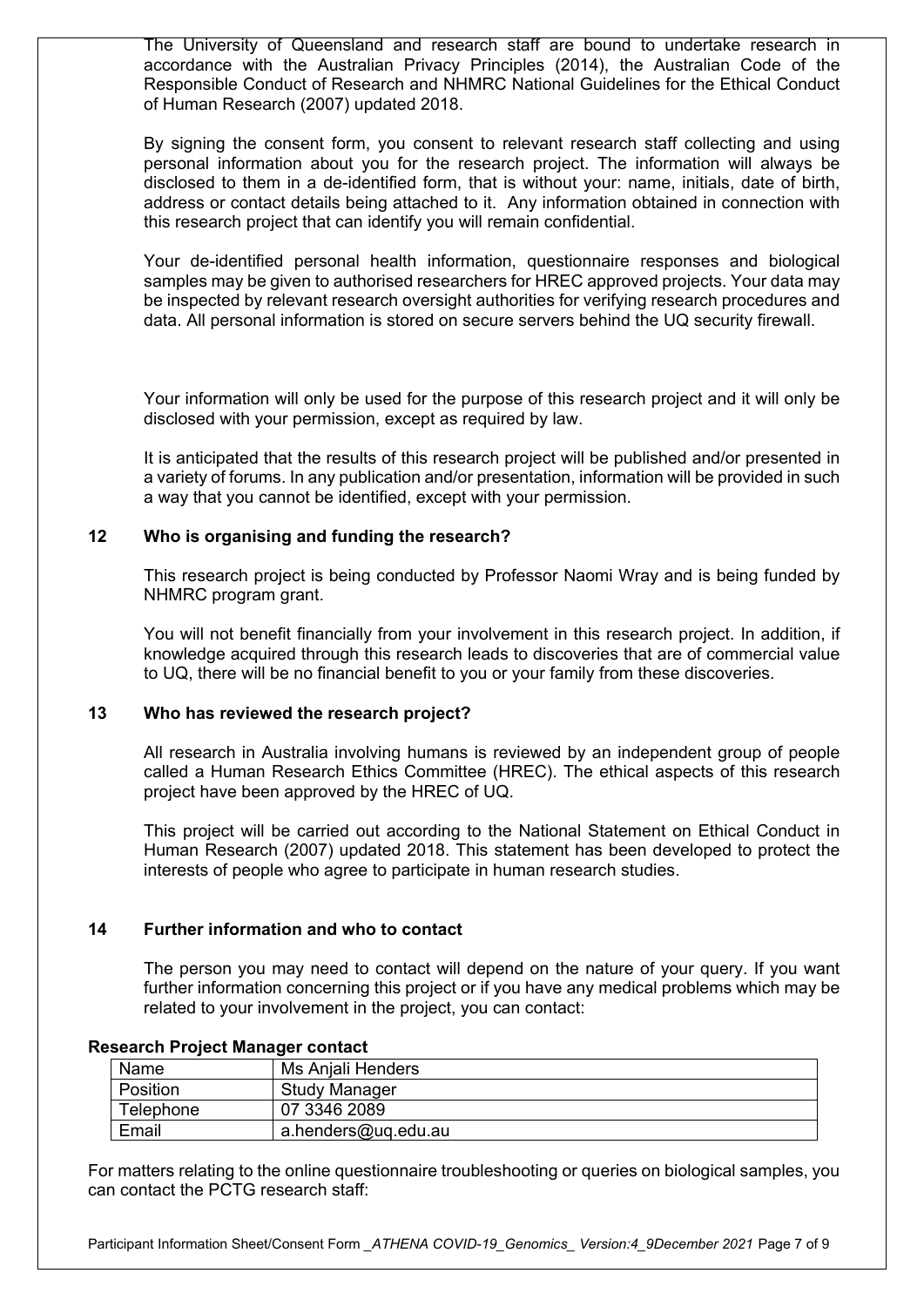#### **Research staff contact**

| Name      | <b>PCTG</b> research staff |
|-----------|----------------------------|
| Telephone | 07 3346 2089               |
| Email     | hsu-projects@uq.edu.au     |

If you have any complaints about any aspect of the project, the way it is being conducted or any questions about being a research participant in general, then you may contact:

# **External contact**

| Reviewing HREC name           | University of Queensland HREC  |
|-------------------------------|--------------------------------|
| <b>HREC Executive Officer</b> | <b>Ethics Coordinator</b>      |
| Telephone                     | 07 3365 3924/07 34431656       |
| Email                         | humanethics@research.ug.edu.au |





**Consent Form -** *Adult providing own consent*

| <b>Title</b>                                                      | ATHENA Covid-19 Genomics (COVID-OZGenetics)                                                                                                 |
|-------------------------------------------------------------------|---------------------------------------------------------------------------------------------------------------------------------------------|
| <b>Protocol Number</b>                                            | 2020001490                                                                                                                                  |
| <b>Coordinating Principal Investigator/</b><br>Co Investigator(s) | Professor Naomi Wray<br>Dr Loic Yengo<br>Dr Kirsty Short<br>Dr Larissa Labzin<br><b>Professor Kim Greaves</b><br><b>Professor Matt Trau</b> |
| Location                                                          | Institute for Molecular Biosciences, UQ<br>The University of Queensland                                                                     |

# **Declaration by Participant**

**I have read the Participant Information Sheet, or someone has read it to me in a language that I understand. I agree to participate and provide information and biological samples as required. I consent to participate under the following conditions:**

I understand the purposes, procedures and risks of the research described in the project.

I have had an opportunity to ask questions and I am satisfied with the answers I have received.

I freely agree to participate in this research project as described and understand that I am free to withdraw at any time during the project without affecting my future health care.

I have agreed to provide biological samples and their use has been explained and accepted by me including the generation of genetic information by sequencing my genome.

I understand that all data pertaining to me including my DNA I have provided (but **not** my name or address) may be made available to researchers in the future, some of whom may have commercial interests. I donate my biological sample freely for these purposes and waive any claim to commercial rights arising from this work.

I understand that I will be given a signed copy of this document to keep.

Participant Information Sheet/Consent Form *\_ATHENA COVID-19\_Genomics\_ Version:4\_9December 2021* Page 8 of 9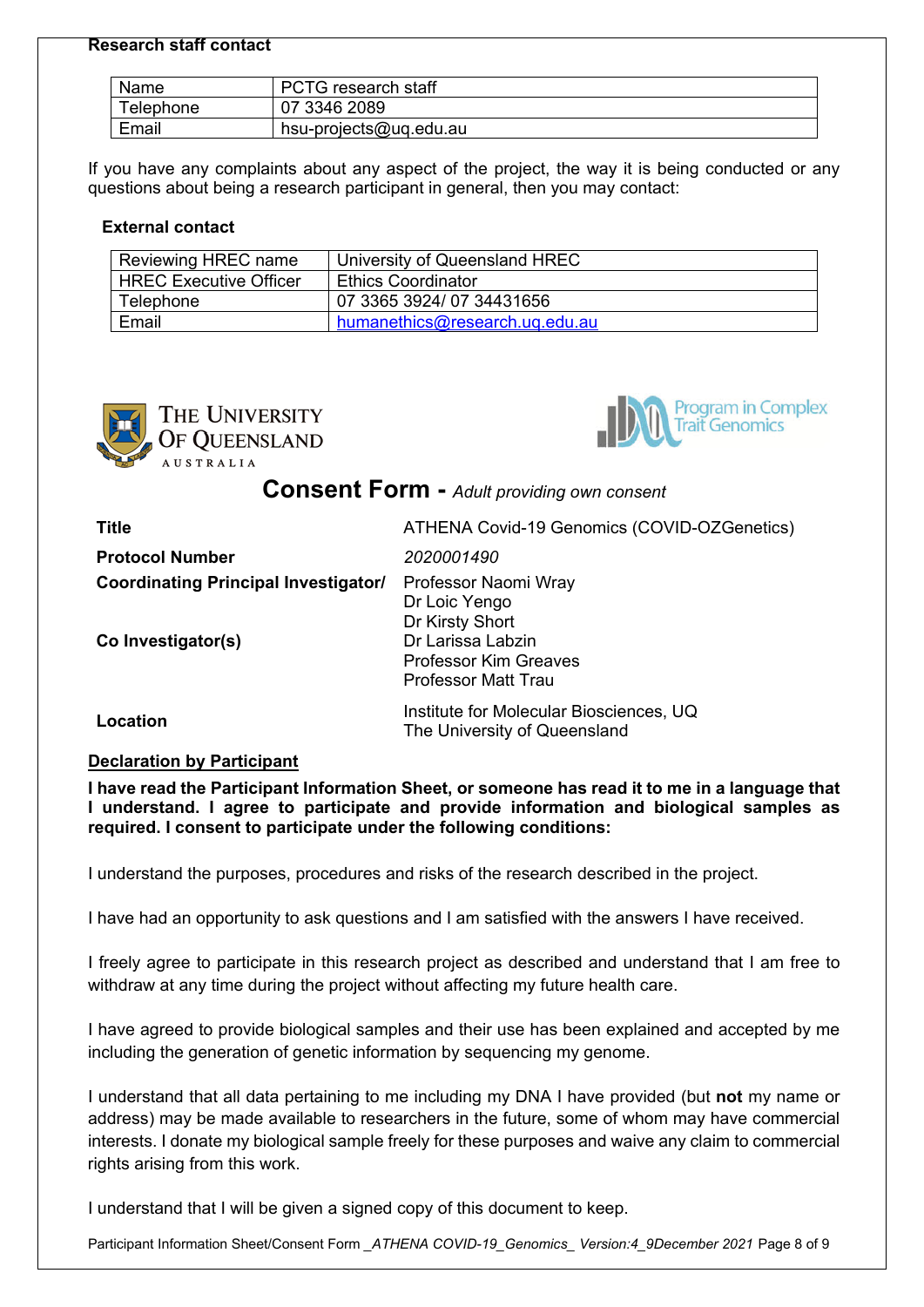I give permission for my doctors, other health professionals, hospitals or clinical laboratories to release information to *The University of Queensland* concerning my condition and treatment for the purposes of this project. I understand that such information will remain confidential.

Please select only one option:

 $\circ$  I request that genetic research findings of validated health significance identified in my DNA be shared with my clinician and understand that validation of these will require an additional biological sample to be provided.

#### **OR**

o I **do not** want genetic research findings of validated health significance identified in my DNA to be shared with my clinician. I understand this means I **will not** receive any information

through my participation in this project of genetic research findings that may be of importance to me and/or my family.

In respect to the storage and use of my samples. I give permission for the use of my samples and its derivatives for the purpose of:

| 1. this research project only                                                                            | $Yes \Box No \Box$ |    |
|----------------------------------------------------------------------------------------------------------|--------------------|----|
| 2. this research project and any closely related future research projects                                | $Yes \Box No \Box$ |    |
| 3. future research projects that may or may not be related to this research project Yes $\Box$ No $\Box$ |                    |    |
| I agree to be recontacted for future HREC approved research projects                                     | Yes II             | No |

# **Declaration by Participant – for participants who have read the information**

| Name of Participant (please print) |      |  |
|------------------------------------|------|--|
| Signature                          | Date |  |

# **Declaration - for participants unable to read the information and consent form**

See Note for Guidance on Good Clinical Practice CPMP/ICH/135/95 Section 4.8.9, witness \* required Witness to the informed consent process Name (please print) Signature \_\_\_\_\_\_\_\_\_\_\_\_\_\_\_\_\_\_\_\_\_\_\_\_\_\_\_\_\_\_\_ Date \_\_\_\_\_\_\_\_\_\_\_\_\_\_\_\_\_\_\_\_\_\_\_\_\_\_\_\_\_\_ \* Witness is not to be the investigator, a member of the study team or their delegate. In the event that an interpreter is used, the interpreter may not act as a witness to the consent process. Witness must be 18 years or older.

# **Declaration by Researcher†**

I have given a verbal explanation of the research project, its procedures and risks and I believe that the participant has understood that explanation.

| Name of Investigator/<br>Delegated research personnel <sup>t</sup><br>(please print) |      |
|--------------------------------------------------------------------------------------|------|
| Signature                                                                            | Date |

† A delegated research personnel will have undergone training in genomic research consent.

Note: All parties signing the consent section must date their own signature.

Participant Information Sheet/Consent Form *\_ATHENA COVID-19\_Genomics\_ Version:4\_9December 2021* Page 9 of 9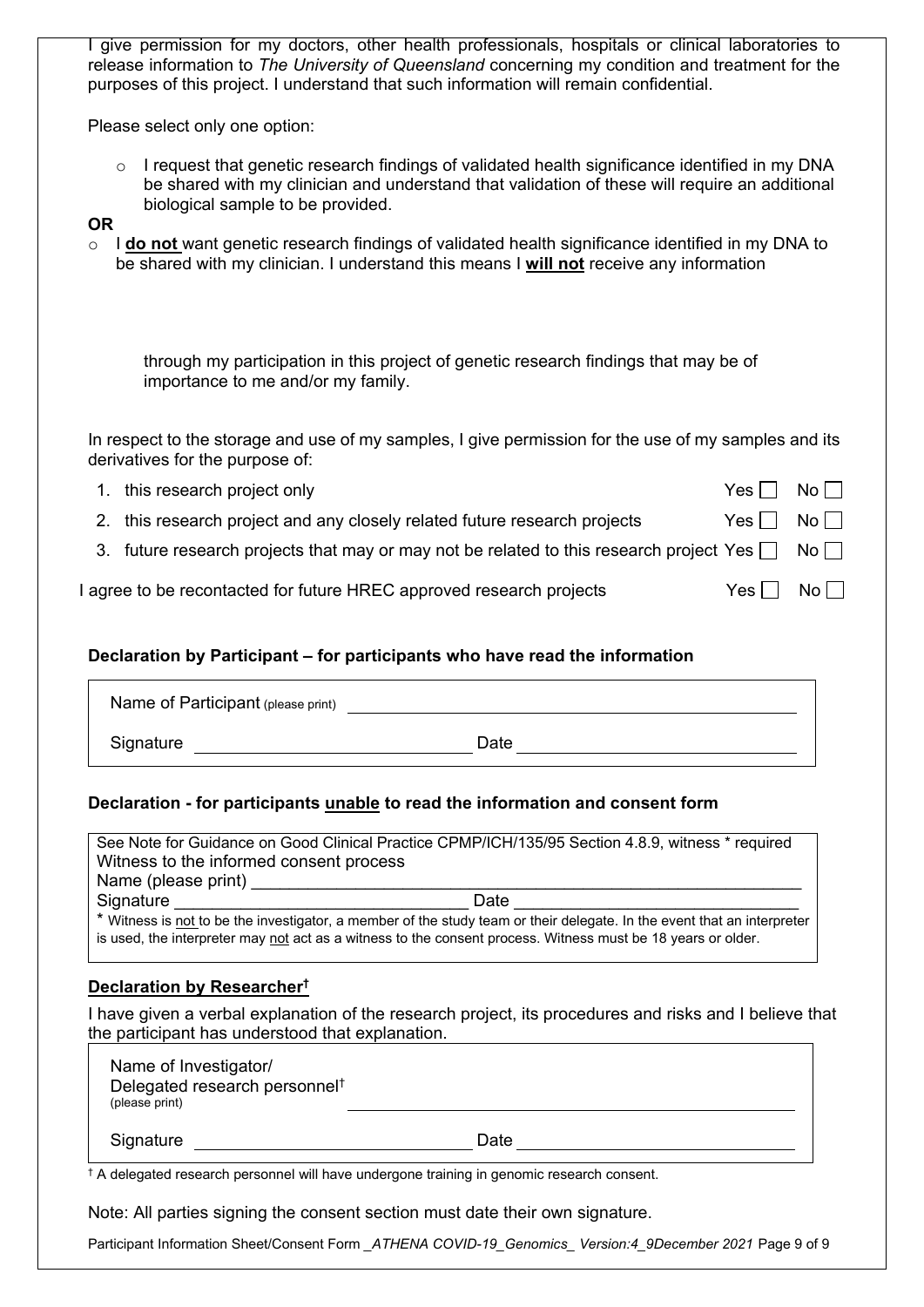**Participant ID:** 

# *PARTICIPANT CONSENT FORM*

Consent to release of Medicare and/or Pharmaceutical Benefits Scheme (PBS) claims information for the purposes of ATHENA COVID-19 Genomics Study (COVID-OZGenetics) HREC 2020001490

# **Important Information**

Complete this form to request the release of personal Medicare claims information and/or PBS claims information to the ATHENA COVID-19 Genomics Study

Any changes to this form must be initialled by the signatory. Incomplete forms may result in the study not being provided with your information.

By signing this form, I acknowledge that I have been fully informed and have been provided with information about this study. I have been given an opportunity to ask questions and understand the possibilities of disclosures of my personal information.

| <b>PARTICIPANT DETAILS</b><br>1. Mr $\Box$ Mrs $\Box$ Miss $\Box$ Ms $\Box$ Other                                                                                                                                                                                                                                                                                                                                                                                                                                      |
|------------------------------------------------------------------------------------------------------------------------------------------------------------------------------------------------------------------------------------------------------------------------------------------------------------------------------------------------------------------------------------------------------------------------------------------------------------------------------------------------------------------------|
|                                                                                                                                                                                                                                                                                                                                                                                                                                                                                                                        |
|                                                                                                                                                                                                                                                                                                                                                                                                                                                                                                                        |
|                                                                                                                                                                                                                                                                                                                                                                                                                                                                                                                        |
| Date of birth:                                                                                                                                                                                                                                                                                                                                                                                                                                                                                                         |
|                                                                                                                                                                                                                                                                                                                                                                                                                                                                                                                        |
| <b>3. Permanent address:</b>                                                                                                                                                                                                                                                                                                                                                                                                                                                                                           |
| Postal address (if different to above):                                                                                                                                                                                                                                                                                                                                                                                                                                                                                |
| <b>AUTHORISATION</b><br>4. I authorise the Department of Human Services to provide my:<br>Medicare claims history OR<br>PBS claims history OR<br>Address details OR<br>Medicare/PBS claims history and address details<br>for the period* from the date I participate DD/MM/YYYY to 31/12/2035 the ATHENA<br>COVID-19 Genomics Study.<br>*Note: The Department of Human Services can only extract 4.5 years of data (prior to the date of extraction), The consent period above<br>may result in multiple extractions. |
|                                                                                                                                                                                                                                                                                                                                                                                                                                                                                                                        |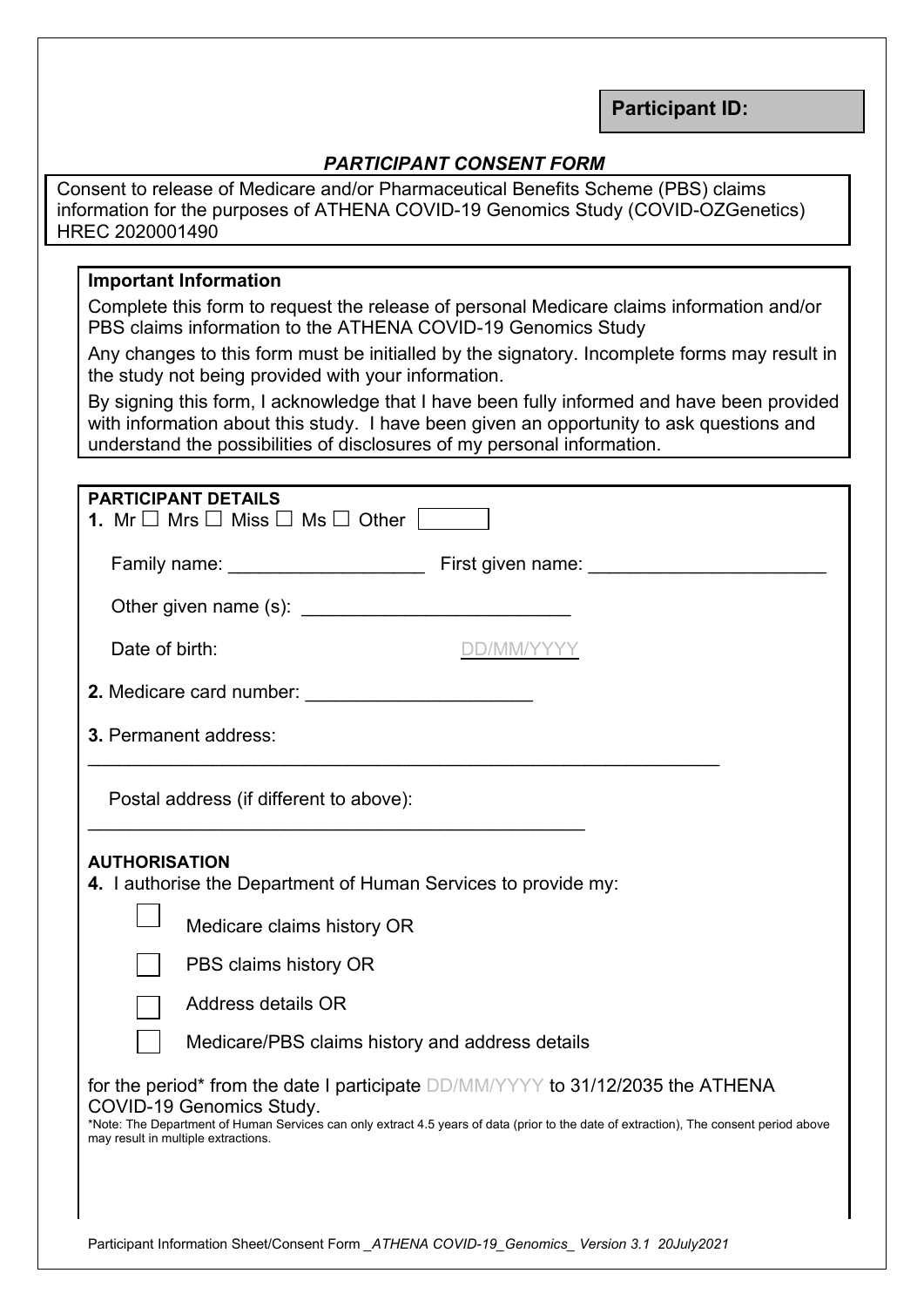| <b>DECLARATION</b><br>I declare that the information on this form is true and correct.                                                                                                                                                                                                                                                                                           |
|----------------------------------------------------------------------------------------------------------------------------------------------------------------------------------------------------------------------------------------------------------------------------------------------------------------------------------------------------------------------------------|
| 5. Signed:<br>(participant's signature) Dated: (DD/MM/Y)                                                                                                                                                                                                                                                                                                                         |
| <b>OR</b>                                                                                                                                                                                                                                                                                                                                                                        |
| 6. Signed by _____________________(full name)<br>(signature) on behalf of<br>participant                                                                                                                                                                                                                                                                                         |
| Dated: DD/MM/YYYY                                                                                                                                                                                                                                                                                                                                                                |
| Power of attorney**<br>Guardianship order**<br>** Please attach supporting evidence                                                                                                                                                                                                                                                                                              |
| <b>APP 5 - PRIVACY NOTICE</b>                                                                                                                                                                                                                                                                                                                                                    |
| Your personal information is protected by law, including the Privacy Act 1988, and is collected by the<br>Australian Government Department of Human Services. The collection of your personal information by the<br>department is necessary for administering requests for statistical and other data.                                                                           |
| Your information may be used by the department or given to other parties for the purposes of research,<br>investigation or where you have agreed, or it is required or authorised by law.                                                                                                                                                                                        |
| You can get more information about the way in which the Department of Human Services will manage your<br>personal information, including our privacy policy at humanservices.gov.au/privacy or by requesting a copy<br>from the department.                                                                                                                                      |
|                                                                                                                                                                                                                                                                                                                                                                                  |
| <b>Power of attorney</b> $-$ A power of attorney is a document that appoints a person to act on behalf of another person who<br>grants that power. In particular, an enduring power of attorney allows the appointed person to act on behalf of another<br>person even when that person has become mentally incapacitated. The powers under a power of attorney may be unlimited |

person even when that person has become mentally incapacitated. The powers under a power of attorney may be unlimited or limited to specific acts.

**Guardianship order** – A Guardianship order is an order made by a Guardianship Board/Tribunal that appoints a guardian to make decisions for another person. A Guardianship order may be expressed broadly or limited to particular aspects of the care of another person.

| Date of<br>service | Date of<br><b>Processing</b> | Item<br>number | <b>Item</b><br>description | <b>Provider</b><br>charge | <b>Schedule</b><br>Fee | <b>Benefit</b><br>paid | <b>Patient</b><br>out of<br>pocket | <b>Hospital</b><br>indicator |             |
|--------------------|------------------------------|----------------|----------------------------|---------------------------|------------------------|------------------------|------------------------------------|------------------------------|-------------|
| 20/04/09           | 03/05/09                     | 00023          | Level B<br>consultation    | \$38.30                   | \$34.30                | \$34.30                | \$4.00                             | N                            | sample<br>. |

# **A sample of the information that may be included in your Medicare claims history:**

22/06/09 | 23/06/09 | 11700 | ECG | \$29.50 | \$29.50 | \$29.50 | N

# **information that may be included in your PBS claims history:**

| Date of<br>supply | Date of<br>prescribing | <b>PBS</b><br>item<br>code | <b>Item</b><br>description   | <b>Patient</b><br>category | <b>Patient</b><br>contribution<br>(this includes<br>under<br>copayment<br>amounts**) | <b>Net Benefit</b><br>(this<br><i>includes</i><br>under<br>copayment<br>amounts**) | <b>ATC Code</b> | <b>ATC Name</b> |
|-------------------|------------------------|----------------------------|------------------------------|----------------------------|--------------------------------------------------------------------------------------|------------------------------------------------------------------------------------|-----------------|-----------------|
| 06/03/09          | 01/03/09               | 03133X                     | Oxazepham<br>Tablet<br>30 mg | Concessional<br>Ordinary   | \$5.30                                                                               | \$25.55                                                                            | N05 B A 04      | Oxazepam        |
| 04/07/09          | 28/05/09               | 03161J                     | Diazepam<br>Tablet 2 mg      | General<br>Ordinary        | \$30.85                                                                              |                                                                                    | N05 B A 01      | Diazepam        |

**of the**